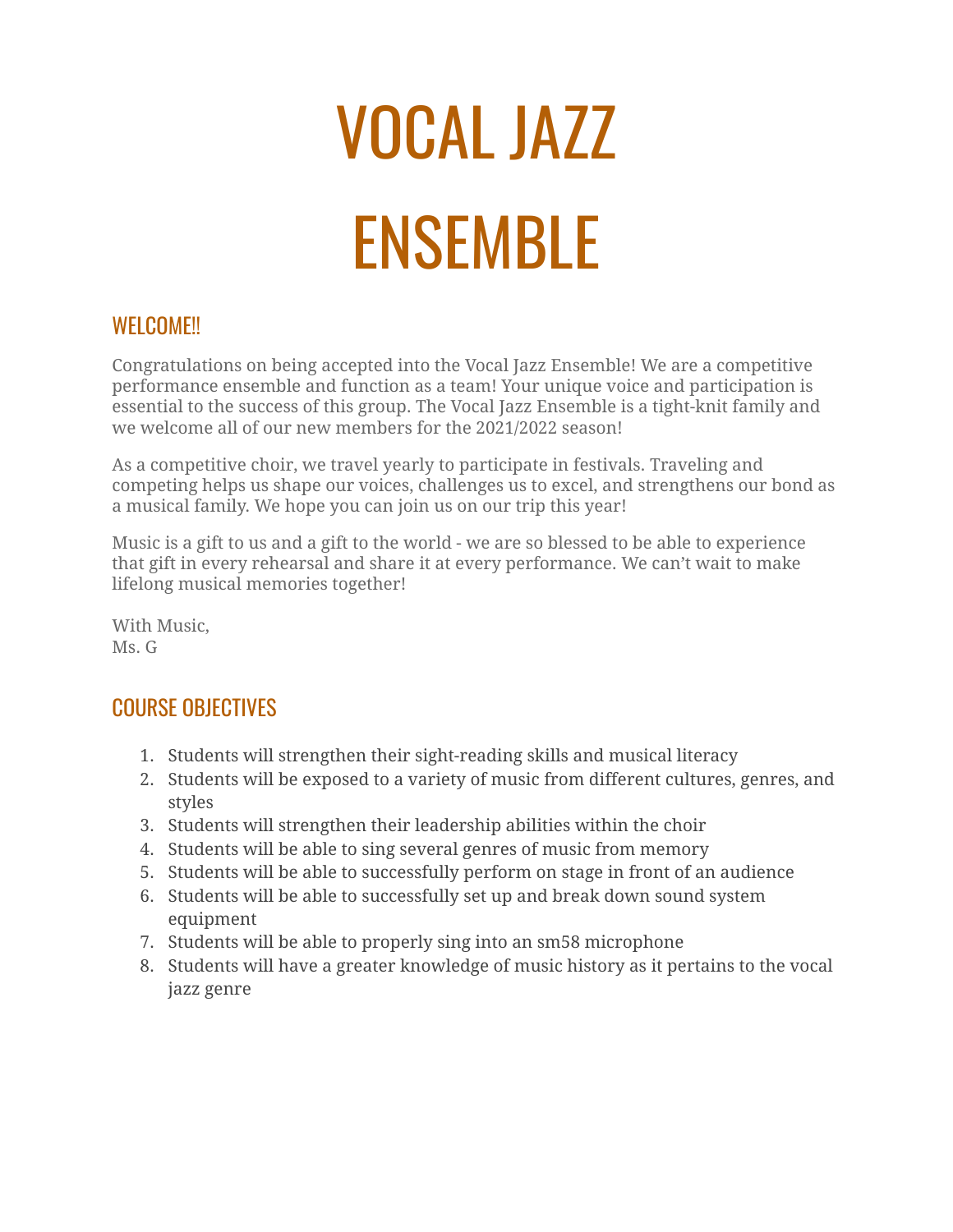## REHEARSAL EXPECTATIONS

*To ensure that the choir makes the most of our rehearsal time, it is critical that each singer adhere to the following:*

- 1. Arrive to rehearsal on-time (in your seat with materials before the start of rehearsal)
- 2. All singers **MUST** wear their approved singer's mask at all times during rehearsal
- 3. Have all materials at every rehearsal
	- a. Assigned concert folder with music and pencil (music will also be posted through the choir google drive this year)
	- b. Water bottle
	- c. Your device (**charged** and ready to use for the entirety of the rehearsal)
- 4. Personal belongings should be put away before rehearsal begins
- 5. Absolutely no use of cellphones (These can be put where your folder is held)
- 6. Always sing and work to the best of your ability
- 7. RESPECT your fellow choral members, your director, and your accompanist. Any sign of disrespect will be cause for dismissal.

#### PLEASE REFRAIN FROM

- Eating or chewing gum during rehearsal
- Using cellphones
- Talking during rehearsals (or sectionals)

## GRADING POLICY

*This is a semester-long graded, co-curricular course at Chaminade. It satisfies the VPA requirement for admission to the University of California system. It is an academic class and should be treated as any other class within the school schedule. \*Attendance is mandatory: you may not join our rehearsals virtually, unless you are ill and it has been approved by Ms. G\**

- Rehearsals (Participation)
	- Weekly Rehearsals 10 points each
	- Extended Rehearsals 15 points
	- Tech Rehearsals 80 points
- Performance 100 points
- $\bullet$  HW (4-5 assignments / month)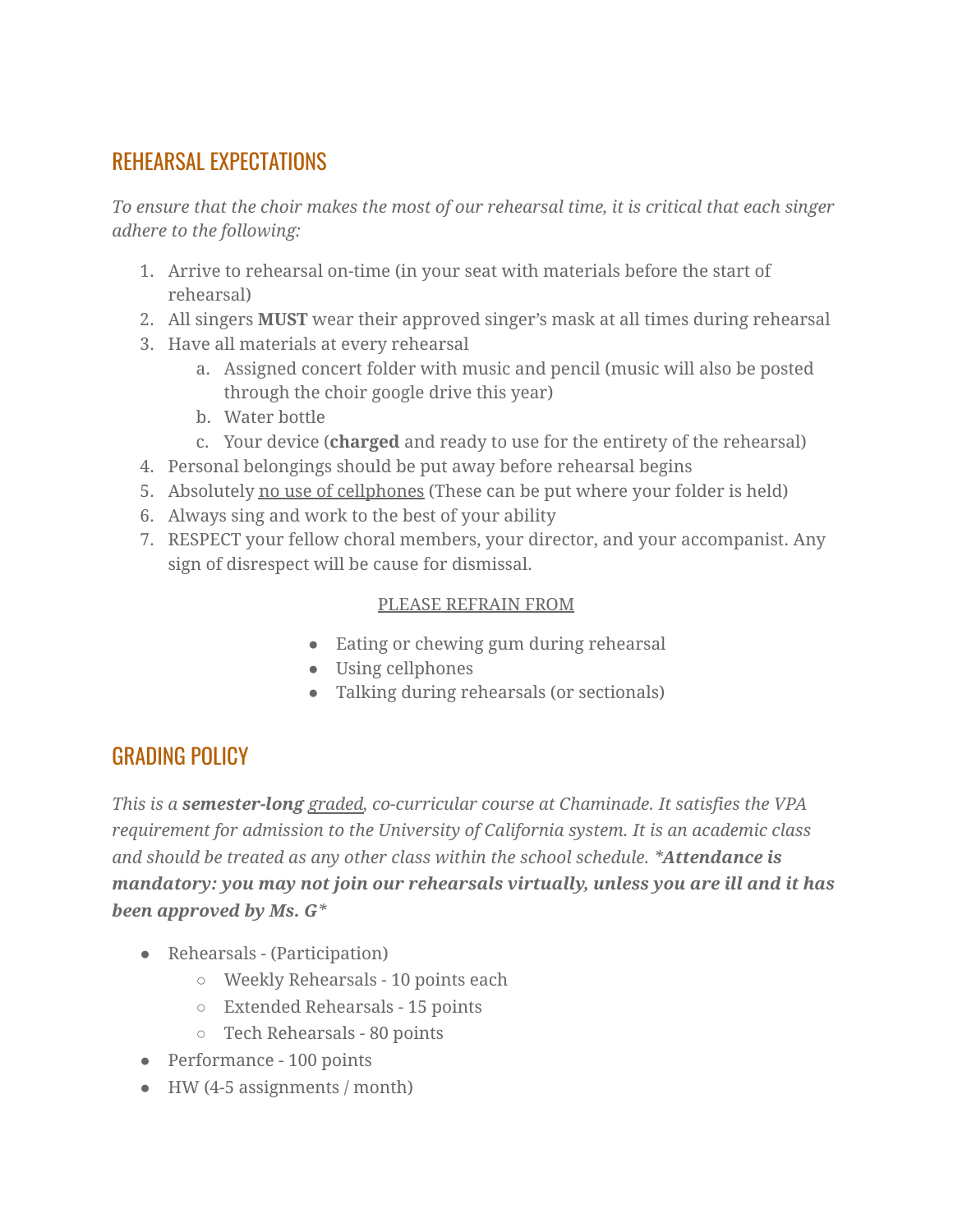- 30 points each
	- 10 for on-time submission
	- 20 for requirements set

**Late Work Policy:** Students are encouraged to submit all assignments on time so that their learning and progress in the course are not impeded.

Due to the creative nature of most assignments in the study of the arts, most assignments completed *during* the unit of study will be accepted for full credit (even though they are late).

Any work completed *after* a unit of study has concluded will be graded on its merit and receive a maximum of 75% of the earned grade they would have otherwise earned if the assignment had been submitted on time.

Students will receive instructor feedback on late assignments because that feedback is important to the learning process.

#### REHEARSAL PARTICIPATION

*In order to provide each singer with the best overall experience in the vocal jazz course, the success of the class will be based upon:*

- Having all of your materials at all rehearsals.
	- Section leaders are responsible for taking note of missing materials.
- *●* Making music as directed with rehearsal notes.
- Preparing music as requested by the director.
- Showing interest and working with effort doing the best that you can!

#### **Attendance Policy**

- *○* Tardies and Absences will be noted and will reflect your overall participation in the ensemble.
- You may not exceed more than 3 tardies and 1 unexcused absence per semester, or this will lead to a dismissal from the ensemble.
- Illness
	- If you are ill, you may join our rehearsal virtually, as long as it has been approved by Ms. G
	- If you are ill and you stay home, please send me an e-mail so I may document it. (I do check with Candis)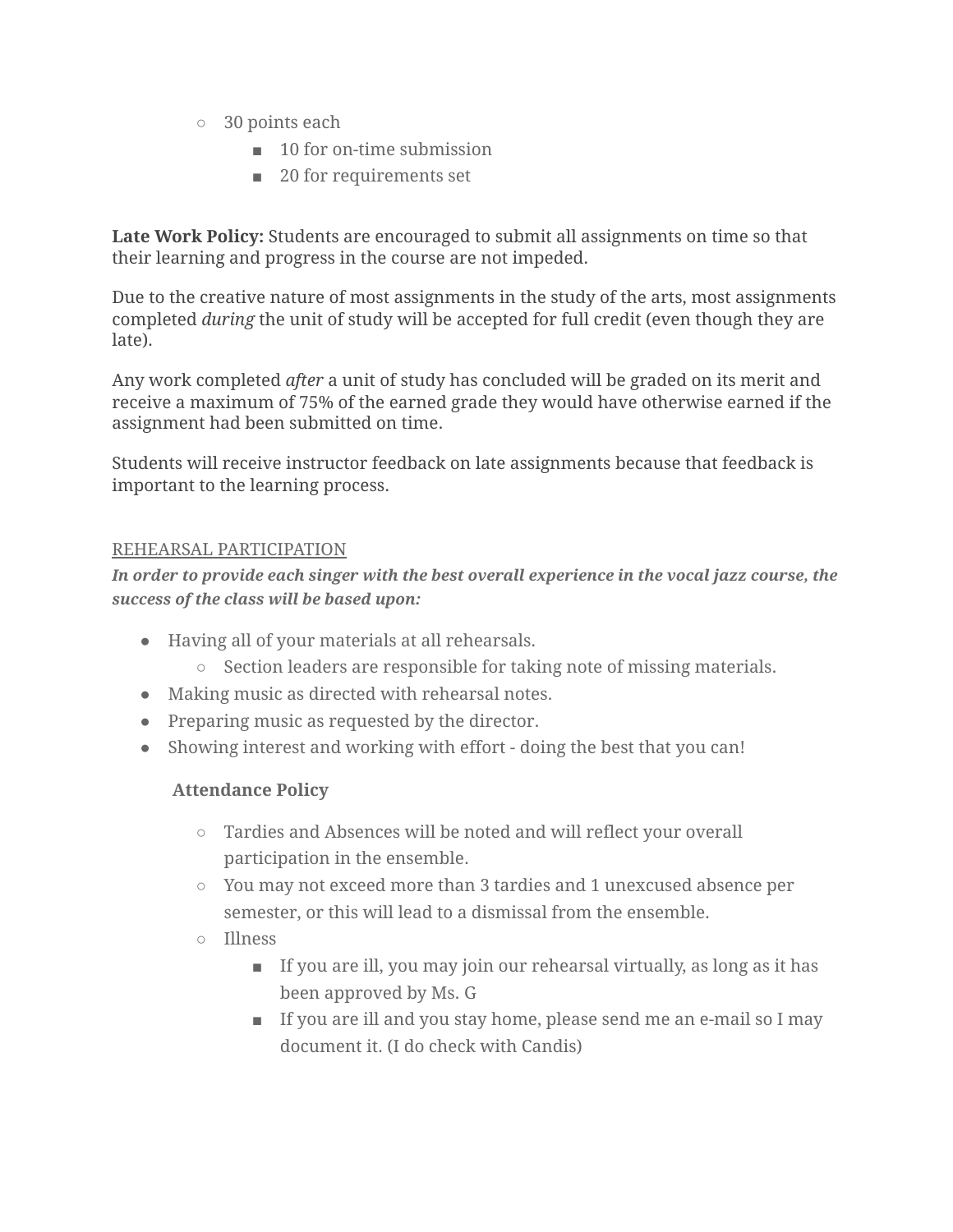Unanticipated Absences: In the event of an *unexpected absence*, all homework assignments that were due the day of the absence must be turned in the day you return. It is the student's responsibility to turn in any work; do not wait to be reminded. It is your responsibility to know what you missed. If it is not possible to complete an assignment (ex: work was done in class that is confusing), then the student should speak with me during office hours.

Anticipated Absences: Discuss planned absences with me as far in advance as possible so that deadlines can be established.

Extended Absences: In the event that a student will be out for an extended period, the student is encouraged to be in communication with me during the absence. I am available to meet virtually on Zoom Microsoft Teams.

#### PERFORMANCES

*Students should adhere to the following performance protocol:*

- Arrive on time for warm-up (being present by "call time")
- Wear proper concert attire (concerts only)
- Participate in a professional manner
- Sing to the best of your ability

#### ONLINE, WRITTEN, AND CLASS ASSIGNMENTS

- In class notes (will have music checks on occasion)
- Part testing
- Online weekly assignments (music theory, music analysis, part tape uploads)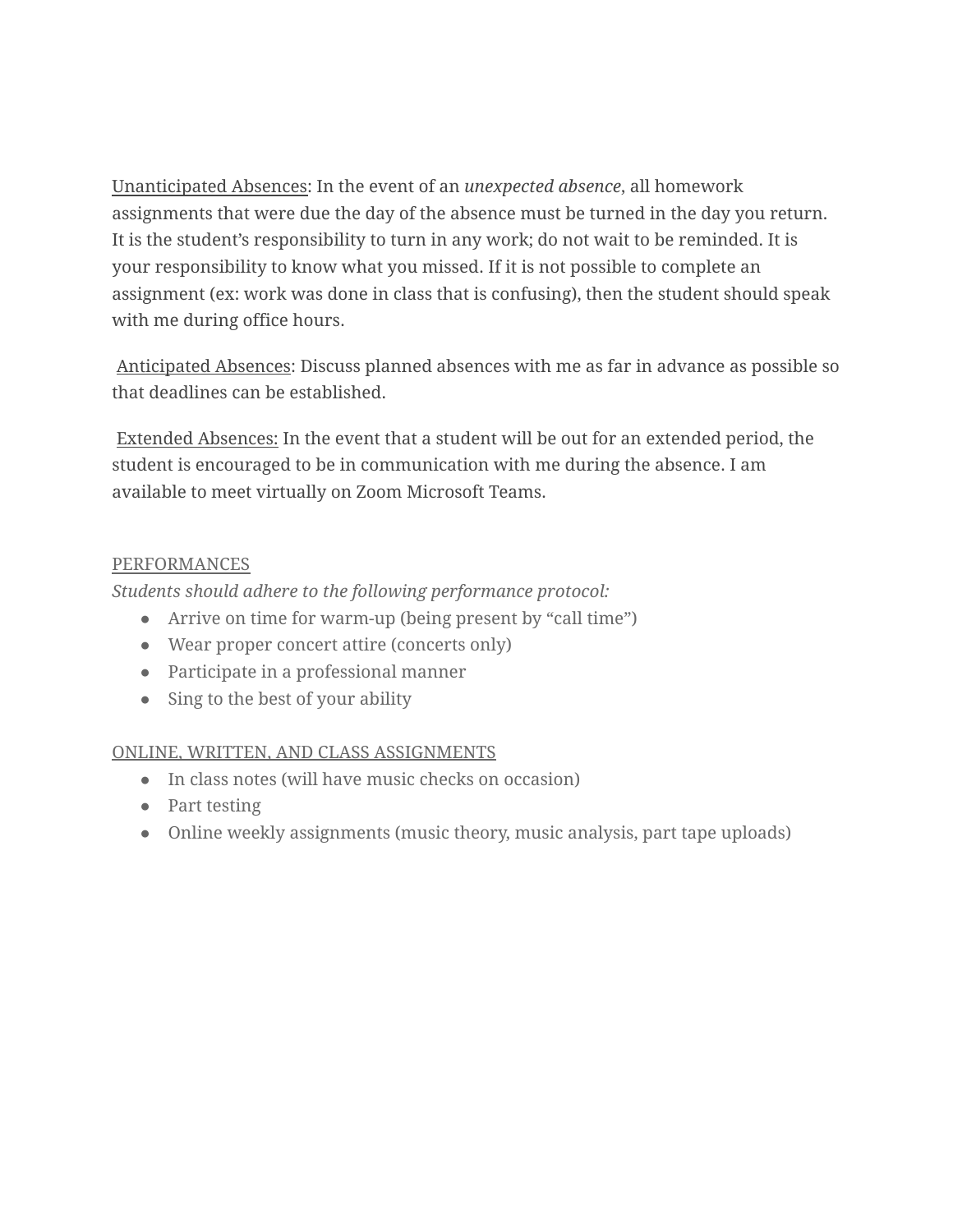## CONCERT ATTIRE

- *● The Uniform Manager will measure each new member for their concert attire and will be ordered for you through Southeastern Apparel.*
- *● This is a one time purchase upon entry into the choral program. Once you order your concert attire, you will own it for the remainder of your time at Chaminade about \$70.*

*For Concert Performances the concert attire is your assigned Formal Gown or Tuxedo unless specified otherwise by the director.*

*Please note that performances can be exciting/stressful/high energy, so wear deodorant.*

*● Ladies and gentlemen should be mindful of all perfume/cologne worn as we are performing in such close proximity to one another.*

#### **LADIES**

- Formal Concert Gown (to be ordered from Southeastern Apparel: "Louisa Dress")
	- Hemmed/Tailored
- Black dress shoes
	- Heels should be no taller than 3 inches
- Hair
	- Should be neatly worn and out of your face
- Makeup
	- Black eyeliner, with black mascara, foundation, pink or brown blush, and red lipstick

#### GENTLEMEN

- Tux ensemble (can be purchased on your own)
	- Black tux pants
	- Black dress shoes
	- Black vest
	- White tux shirt
	- Royal blue tie (different than pictured) to be ordered from Southeastern Apparel (about \$15)
- Hair/Facial Hair
	- Should look well-groomed
	- School rules for facial hair apply

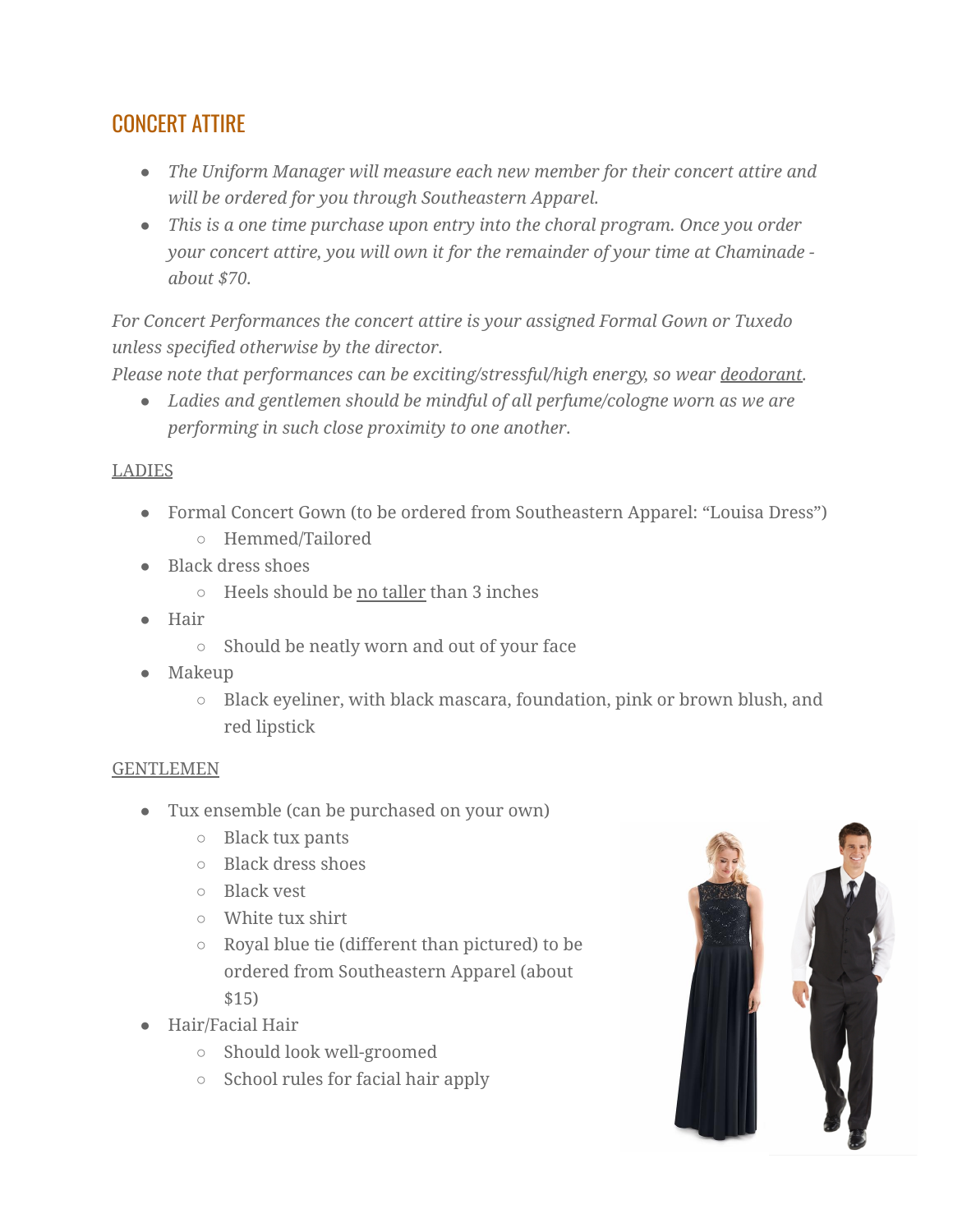## CALENDAR & IMPORTANT EVENTS (subject to change)

Please follow this link to view our master calendar: MASTER [CALENDAR](http://www.chaminadechoirs.org/master-calendar.html) Our MAJOR dates for the year are as follows:

- OPEN HOUSE
- HOLLY BERRY LUNCHEON
- WINTER CONCERT
	- Dress Rehearsal
	- Concert Day Call Time
- SPRING CHORAL SHOWCASE
	- Dress Rehearsal
	- Showcase Call Time
- APRIL CONCERT
	- Dress Rehearsal
	- Concert Day Call Time
- SPRING CHOIR TOUR
- FULLERTON VOCAL JAZZ FESTIVAL

## ONLINE PLATFORMS

- BLACKBOARD
- GOOGLE DRIVE available through our choir gmail account for recordings, digital music, etc.
	- MASTER [CALENDAR](http://www.chaminadechoirs.org/master-calendar.html)
- REMIND is a group texting platform for student reminders. All students should join this group to receive updates on rehearsal times and any other announcements. Each remind group will have a different verification code to join each group. If you will be singing in multiple ensembles, you will receive a different verification code to join each choral ensemble remind group.





[CHAMINADE](http://www.chaminadechoirs.org/) CHOIRS WEBSITE